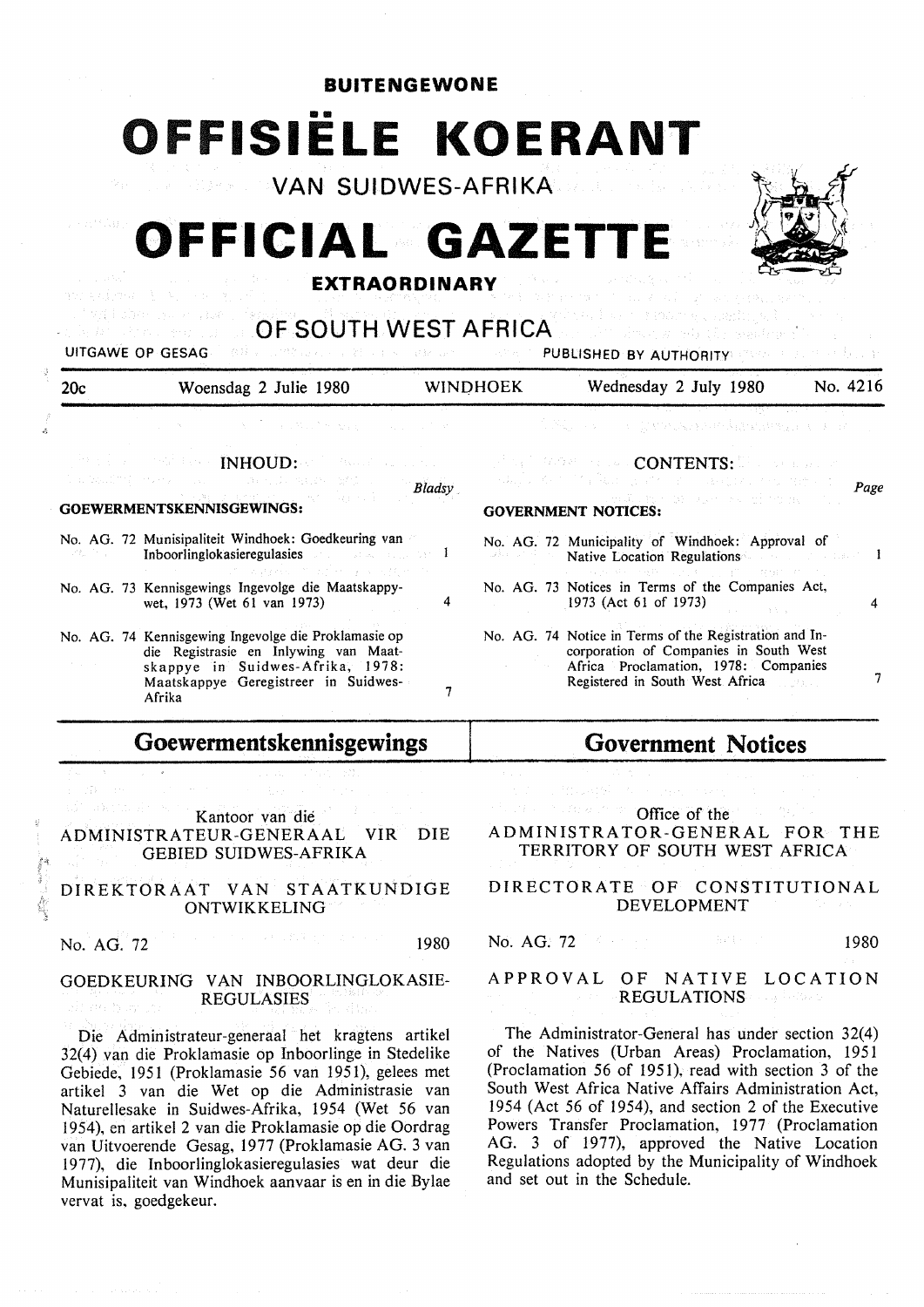No. AG. 73 1980

#### **DIREKTORAAT VAN EKONOMIESE SAKE**

KENNISGEWINGS INGEVOLGE DIE **MAATSKAPPYWET,** 1973 (WET 61 VAN 1973)

Die volgende kennisgewings in verband met die registrasie van maatskappye, vermeerdering van kapitaal, defensiewe name, naamsveranderings, ontbindings, en deregistrasie van maatskappye word vir algemene inligting bekend gemaak.

Geen waarborg ten opsigte van die juistheid van die besonderhede verstrek word gegee nie en geen verantwoordelikheid vir foute of weglatings of the gevolge daarvan word aanvaar nie.

D. J. STRAUSS *Registrateur van Maatskappye*  Windhoek 1980

REGISTRASIE VAN MAATSKAPPYE/REGIS-TRATION OF COMPANIES. NUWE MAAT-SKAPPYE/NEW COMPANIES.

(Nommer, naam en adres van Maatskappy, aandelekapitaal/Number, name and address of company. share capital.)

- $80/051$  MAX HERZOG FARM- UND JAGDTOURISTIK (PTY) LTD: 5th Floor Swabank Building, Biilow Street, Windhoek. R4000. Farming.
- 80/052 HWAC INVESTMENTS (PTY) LTD: Metje Behnsen Building, Kaiser Street, Windhoek. R<sub>100</sub>. Investments.
- 80/053-TIMMERROW (PTY) LTD: 23 Post Street, Windhoek. R300. Manufacturing.
- 80/054 WEST COAST HELICOPTERS (PTY) LTD.. Standard Bank Chambers, Post Str., Windhoek. R4 000. Commerce.
- 80/055 BRIGADOON (PTY) LTD. 3 Nachtigal Street, Windhoek, R265 000. Agriculture.
- 80/056 CROSS CAPE FISHING COMPANY (PTY) LTD: Metje Behnsen Building, Kaiser Street Windhoek. R4000, Fishing.
- 80/57 WORKFORCE NAMIBIA (PTY) LTD: Swabank Building. Windhoek. R4000. Services.
- 80/058 CROSS COUNTRY CARRIERS (PTY) LTD: 119 Kaiser Street, Windhoek. R 100 000. Commerce.
- 80/059 AUSSENKJER PLASE (PTY) LTD: Swabank Building, Windhoek. R4000. Farming.
- 80/060 INTERMARKET (PTY) LTD. 2nd Floor, Volkskas Building, 262 Kaiser Street, Windhoek. R4000. Commerce.

No. AG. 73 1980

#### DIRECTORATE OF ECONOMIC AFFAIRS

#### NOTICES IN TERMS OF THE COMPANIES ACT, 1973 (ACT 61 OF 1973)

The following notices relating to the registration of companies, increase of capital, defensive names, change of names, dissolutions and deregistration of companies are published for general information.

No guarantee is given as to the accuracy of the particulars furnished and no responsibility is taken for errors or omissions or their consequences.

D. J. STRAUSS *Registrar of Companies*  Windhoek 1980

- 80/061 KESSLERSBRUNN BOERDERY (EDMS) BPK: G. J. Hanekom & Kie, 5de Vloer, Swabankgebou, Biilowstraat, Windhoek. R4000. Landbou.
- 80/062 TRUST & LETTING (PTY) LTD: Swabank Building, Windhoek. R4000. Investments.
- 80/063- COMACS (PTY) LTD: Eros Shopping Centre, Windhoek. R400. Services.
- 80/064 ETOSHA MEUBELVERVOERDERS (EDMS) BPK: Swabankgebou, Post-Straat, Windhoek. R4000. Handel.
- 80/065 MEDIA CONSULTANTS NAMIBIA (PTY) LTD: 409 Volkskas Building, Kaiser Street, Windhoek. R4000. Commerce.
- 80/066 HIRE AND FLY (PTY) LTD: Volkskas Building, 409 Kaiser Street, Windhoek. R4000. Commerce.
- 80/067 MUCKE BUILDING MATERIALS (PTY) LTD: Windhoek Trust Company (Pty) .Ltd., Von Francois House, Kurt von Francois Street, Windhoek. R4000. Commerce
- 80/068 CARSTEN TRADING COMPANY (PTY) LTD: G. J. Hanekom & Co., Swabank Building, Bülow Street, Windhoek. R1000. Commerce.<br> $D/069$  - SWAKOP INDUSTE
- 80/069 SW AKOP INDUSTRIAL WHOLESALERS (PTY) LTD: Erf No. 259, 21 Kaiser Wilhelm Street, Swakopmund. R4000. Commerce.
- 80/070 WESTERWALD RANCHING COMPANY (PTY) LTD. P. J. Malherbe & Company, Volkskas Building, Kaiser Street, Windhoek. R<sub>100</sub>. Farming.
- 80/071 EIRUP PROPERTIES (PTY) LTD: Farm Eirup No. 130, Mariental. R4000. Investments.

 $\ddot{i}$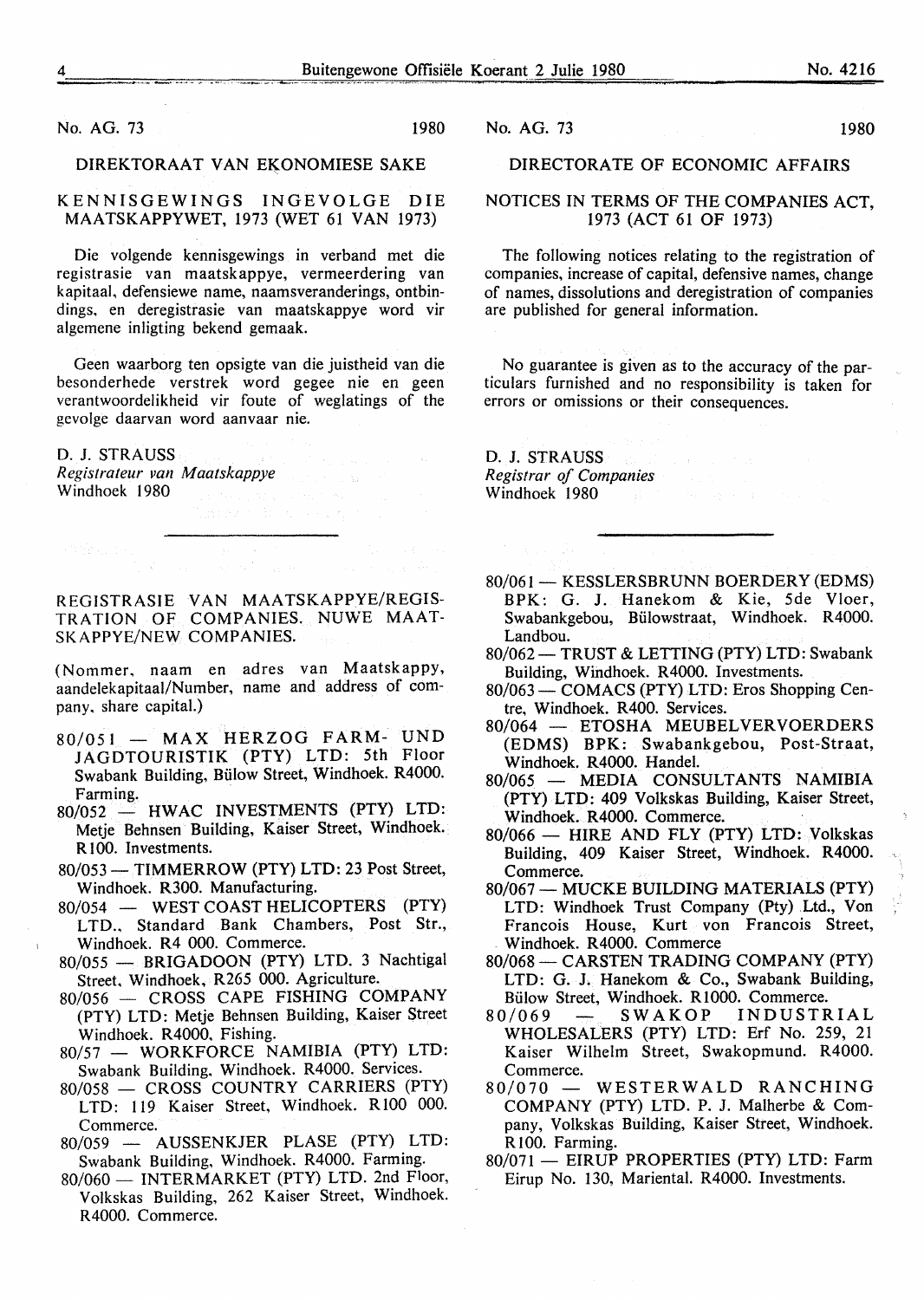- 80/072 TAURUS CHEMICALS NAMIBIA (PTY) LTD: 2nd Floor Volkskas Building, 262 Kaiser Street, Windhoek. R1000. Mining.
- 80/073 GEARBOX & AUTO TRANSMISSIONS (PTY) LTD: 2nd Floor, Volkskas Building, 262 Kaiser Street, Windhoek. R 100. Commerce.
- $80/074$  LAWIN (PTY) LTD: 304 City Centre, Hepworths Arcade, Windhoek. R1000. Mining.
- 80/075 MICRO BUSINESS MACHINES S.W.A. (PTY) LTD: 3 Nachtigal Street, Windhoek. R4000. Commerce.
- 80/076- PAMIC RECORD ENTERPRISES (PTY) LTD: 13 Winterberg Street, Eros, Windhoek. R4000. Commerce.
- 80/077 KARAX INVESTMENTS (PTY) LTD: 8th Floor, Metje Behnsen Building, Kaiser Street, Windhoek. R 110. Investments.
- 80/078- NAMSWA FOOD PRODUCTS (PTY) LTD: 11 Ruhr Street, Windhoek. R1000 Commerce.
- 80/079 NAMSWA INDUSTRIAL HOLDINGS (PTY) LTD: Ruhr Street, Windhoek. R1000. Investments.
- 80/080 NAMIBIA INSTITUTE VIR TEGNOLO-GIE (EDMS) BPK: p/a G. J. Hanekom & Kie, 5de Vloer, Swabankgebou, Billow Straat, Windhoek. R4000. Dienste.
- ARTIKEL 21 MAATSKAPPYE SONDER **WINS-**OOGMERK/SECTION 21 COMPANIES NOT FOR GAIN.
- $21/80/081$  YOUTH WITH A MISSION IN SOUTH WEST AFRICA/NAMIBIA: 14, Mission Avenue, Klein Windhoek. Services.

BUITELANDSE MAATSKAPPYE/EXTERNAL **COMPANIES.** 

(Nommer, naam en adres van maatskappy, aandelekapitaal/Number, name and address of company, share capital.)

- $F/54/3400$  ANGLO AMERICAN PROSPECTING COMPANY LTD: c/o Lorentz & Bone, Standard Bank Chambers, Windhoek, R2 239 956. Prospecting.
- F/74/2684 PROQUANT (PTY) LTD: 1st Floor, African Eagle Centre, Kaiser Street, Windhoek. R<sub>1000</sub>. Services.
- F/80/202 SOCIETE DES TUYAUX BONNA LTD: Industrial Area, Okahandia, South West Africa. R 14 145 605 Commerce.
- F/80/203 SOCIA-BALENCY LTD: Industrial Area, Okahandja, South West Africa. Commerce RI9 461 860.
- $F/80/204$  ARACCA EXPLORATION INCORPORATED: c/o Lorentz & Bone, Standard Bank Chambers, Kaiser Street, Windhoek. 200 npw. Mining.

SPESIALE BESLUITE/SPECIAL RESOLUTIONS.

VERMEER DERING VAN KAPITAAL/INCREA-SE OF CAPITAL.

(Naam van maatskappy, vermeerdering van kapitaal, datum van registrasie/Name of company, increase of capital, date of registration.)

- S. Z. PERSIANER (PTY) LTD; from R5000 to R24 000, 5-5-80.
- AMEIB RANCH (PTY) LTD; from Rll0 000 to R133 000, 9-5-80.
- HYTEC HOLDINGS (PTY) LTD; from RlOO 000 to R300 000, 26-5-80.
- NAMIBRO REKLAME (EDMS) BPK; van R200 na R300, 10-6-80.
- TRANAM (PTY) LTD; from RlOOO to RlOO 000, 11- 6-80.

REGISTRASIE VAN DEFENSIEWE NAME/REGISTRATION OF DEFENSIVE NAMES. (Nommer, naam en adres van maatskappy, datum van registrasie/Number name and address of company, date of registration.)

- $D/068/80$  AECI, Lorentz & Bone, P.O. Box 85, Windhoek. 21-4-80.
- D/069/80 AFRICAN EXPLOSIVES AND CHEMICAL INDUSTRIES: Lorentz & Bone, P.O. Box 85, Windhoek. 21-4-80.
- D/070/80 AFRICAN PRODUCTS: W. Ludwig, P.O. Box 5377, Windhoek. 21-4-80.<br>  $/071/80$  - THAMES TELEVISION
- $D/071/80$  THAMES TELEVISION INTERNATIONAL VIDEO AND SOUND: Adams & Adams, P.O. Box 1014, Pretoria. 21-4-80.
- D/072/80 A.E. MOTOR SPARES: Associated Engineering (SA) Ltd., Private Bag 2, Parklands.
- D/073/80- SILVERTON RADIATOR SERVICES: Associated Engineering (SA) Ltd., Private Bag 2, Parklands, 29-4-80.
- D/074/80 NORVIC SHOES: Fisher, Quarmby & Pfeifer, P.O. Box 37, Windhoek. 30-4-80.
- D/075/80 BAGSHAW GIBAUD (FOOTWEAR): Fisher, Quarmby & Pfeifer, P.O. Box 37, Windhoek, 30-4-80.
- D/076/80 PYOTT: Fisher, Quarmby & Pfeifer, P.O. Box 37, Windhoek, 30-4-80.
- D/077/80- FANTA: Lorentz & Bone, P.O. Box 85, Windhoek. 30-4-80.
- D/078/80 SPRITE BEVERAGES: Lorentz & Bone, P.O. Box 85, Windhoek. 30-4-80.
- D/079/80 COKE BEVERAGES: Lorentz & Bone, P.O. Box 85, Windhoek. 30-4-80.
- D/080/80 KREST BEVERAGES: Lorentz & Bone, P.O. Box 85, Windhoek. 30-4-80.
- D/081/80 NCD: Fisher, Ouarmby & Pfeifer, P.O. Box 37, Windhoek. 8-5-80.
- D/082/80 PRETORIA PORTLAND CEMENT COMPANY: Pretoria Portland Cement Company Ltd., P.O. Box 31181, Braamfontein. 14-5-80.
- D/083/80 THE NORTHERN LIME COMPANY: Pretoria Portland Cement Company Ltd., P.O. Box 31181, Braamfontein. 14-5-80.
- D/084/80 SOUTH WESTERN MINERALS: Pretoria Portland Cement, P.O. Box 31181, Braamfontein, 14-5-80.

 $\label{eq:G1} \begin{split} \mathcal{G}^{(k)}_{\mathcal{G}} &\approx \frac{1}{2} \mathcal{G}_{\mathcal{G}} \left[ \begin{array}{cc} \mathcal{G}_{\mathcal{G}} \left( \mathcal{G}_{\mathcal{G}} \right) \mathcal{G}_{\mathcal{G}} \left( \mathcal{G}_{\mathcal{G}} \right) \mathcal{G}_{\mathcal{G}} \left( \mathcal{G}_{\mathcal{G}} \right) \mathcal{G}_{\mathcal{G}} \left( \mathcal{G}_{\mathcal{G}} \right) \mathcal{G}_{\mathcal{G}} \left( \mathcal{G}_{\mathcal{G}} \right) \mathcal{G}_{\math$ 

**Conservation of the Conservation**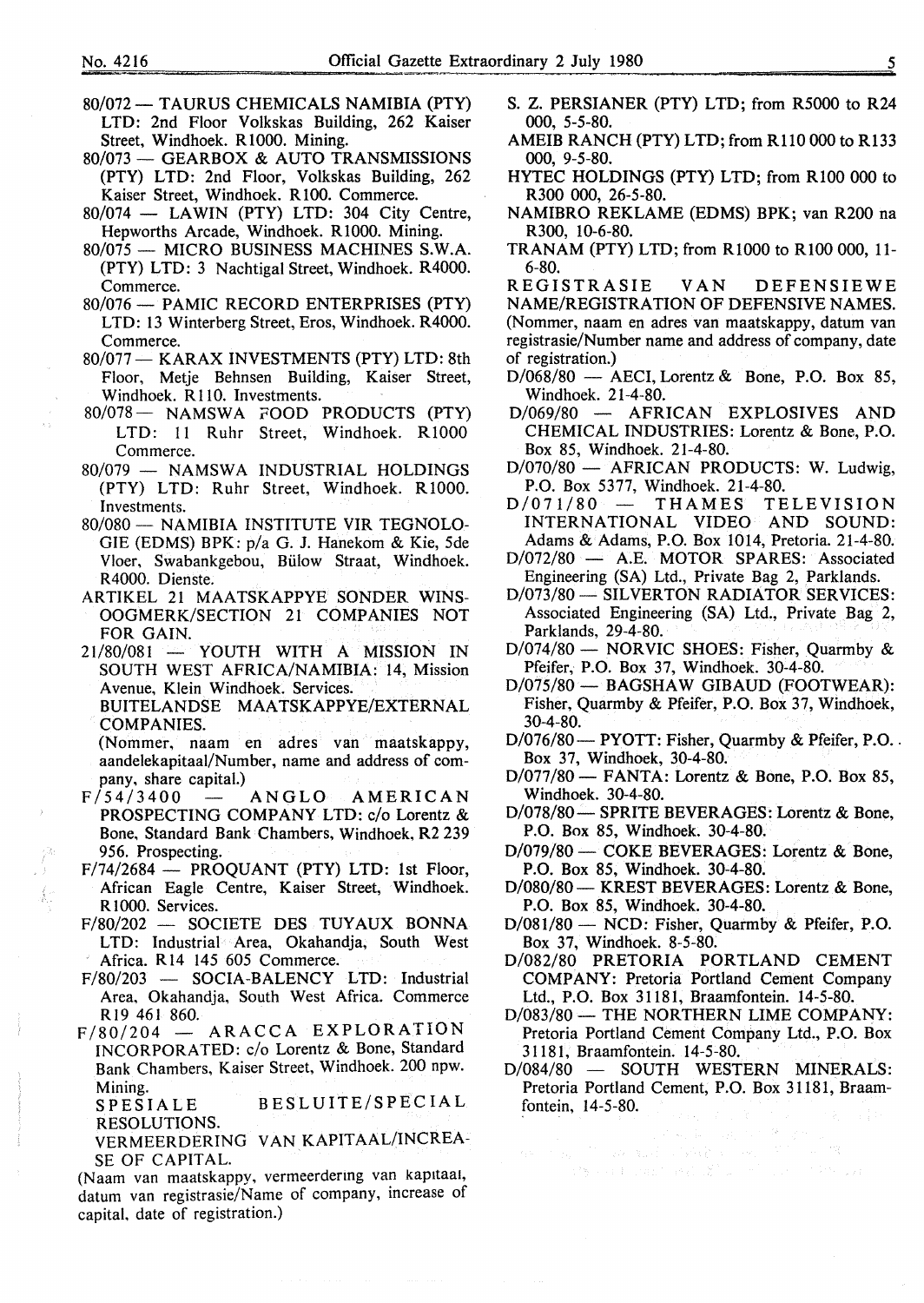- $D/085/80 -$  SOUTHERN BASE MINERAL EXPLORATION: Pretoria Portland Cement, P.O. Box 31181, Braamfontein, 14-5-80.
- D/086/80 CEMENT SERVICES: Pretoria Portland
- Cement Company, P.O. Box 11381, Braamfontein. 14-5-80.
- D/087/80 EASTERN PROVINCE CEMENT COMPANY: Pretoria Portland Cement Company, P.O. Box 11381, Braamfontein. 14-5-80.
- D/088/80 VERSATEX: Barlows Trust Company, P.O. Box 78-2248, Sandton. 14-5-80.
- D/089/80 WRIGHTECH: Barlows Trust Company, P.O. Box 78-2248, Sandton.
- D/090/80 FEDRATED TIMBERS: Barlows Trust Company, P.O. Box 78-2248, Sandton. 14-5-80.
- D/091/80 BARLOWS: Barlows Trust Company, P.O. Box 78-2248, Sandton. 14-5-80.
- D/092/80 CAMERONS: Barlows Trust Company, P.O. Box 78-2248, Sandton. 14-5-80.
- D/094/80 TELARAMA REDIFFUSION: Barlows Trust Company, P.O. Box 78-2248, Sandton. 14-5- 80.
- D/095/80 FUCHS: Barlows Trust Company, P.O. Box 78-2248, Sandton. 14-5-80.
- D/096/80 NATAL MOTOR INDUSTRIES: Barlows Trust Company, P.O. Box 78-2248, Sandton. 14-5- 80.
- D/097/80 MONOWELD: Barlows Trust Company, P.O. Box 78-2248, Sandton. 14-5-80.
- D/098/80 BARLOW RAND: Barlow Trust Company, P.O. Box 78-2248, Sandton. 14-5-80.
- D/099/80 COMPONENT WELDERS: Barlows Trust Company, P.O. Box 78-2248, Sandton. 14-5-80.
- D/0100/80 SPECIALISED REBUILD CENTRE: Barlows Trust Company, P.O. Box 78-2248, Sandton. 14-5-80.
- D/0101/80 CORROSION PROTECTION: Barlows Trust Company, P.O. Box 78-2248, Sandton. 14-5- 80.
- D/0102/80 WRIGHT: Barlows Trust Company, P.O. Box 78-2248, Sandton. 14-5-80.
- D/0103/80 INSULPAN: Barlows Trust Company, P.O. Box 78-2248, Sandton. 14-5-80.
- D/0104/80 BROLLO AFRICA: Barlows Trust Company, P.O. Box 78-2248, Sandton. 14-5-80.
- D/0105/80 HEINEMANN ELECTRIC: Barlows Trust Company, P.O, Box 78-2248, Sandton. 14-5- 80.
- D/0106/80 ARC ENGINEERING: Bralows Trust Company, P.O. Box 78-2248, Sandton. 14-5-80.
- D/0107/80 BESCO: Barlows Trust Company, P.O. Box 78-2248, Sandton. 14-5-80.
- D0108/80 OSHKOSH: Barlows Trust Company, P.O. Box 78-2248, Sandton. 14-5-80.
- D/0109/80 ROBOR: Barlows Trust Company, P.O. Box 78-2248, Sandton. 14-5-80.
- D/0110/80- N. M. E.: Barlows Trust Company, P.O. Box 78-2248, Sandton. 14-5-80.
- D/0111/80 FRANCHISING: Barlows Trust Company, P.O. Box 78-2248, Sandton. 14-5-80.
- D/0112/80 THE STEEL SERVICE CENTRE OF SOUTH WEST AFRICA: Barlows Trust Company, P.O. Box 78-2248, Sandton. 21-5-80.
- D/0113/80 THE STEEL SERVICE CENTRE OF SOUTH AFRICA: Barlows Trust Company, P.O. Box 78-2248, Sandton. 21-5-80.
- D/0114/80 SPICERS: Barlows Trust Company, P.O. Box 78-2248, Sandton. 21-5-80.
- D/0115/80 PLACO: Barlows Trust Company P.O. Box 78-2248, Sandton. 21-5-80.
- D/0116/80 MACKAY STUD WELDING: Barlows Trust Company, P.O. Box 78-2248, Sandton. 21-5- 80.
- D/0117/80 BORG WARNER: Barlows Trust Company, P.O. Box 78-2248, Sandton. 21-4-80.<br> $D/0118/80$  NAMIBIAN BANKING
- **NAMIBIAN** CORPORATION R. Olivier & Kie, P.O. Box 2198, Windhoek. 21-5-80.
- D/0119/80 CARBORUNDUM UNIVERSAL SA: Muller & Brand, c/o Adams & Adams, P.O. Box 1014, Pretoria. 4-6-80.
- D/0120/80 MORRE BUSINESS FORMS OF SOUTH AFRICA: Lorentz & Bone, P.O. Box 85, Windhoek. 8-6-80.
- D/0121/80 MOORE OF SOUTH AFRICA: Lorentz & Bone, P.O. Box 85, Windhoek. 8-6-80.
- D/0122/80 WOOD CITY: R. F. Pennicott, P.O. Box 2352, Johannesburg. 16-6-80.
- D/0123/80 LUMBER CITY: R.F. Pennicott, P.O. Box 2352, Johannesburg. 16.6-80.
- D/0124/80 TIMBER CITY: R. F. Pennicott, P.O. Box 2352. Johannesburg. 16.6.80
- D/0125/80 PHILIPS ELECTRICAL: H.J. van Biljon, P.O. Box 3516, Windhoek. 18-6-80.
- SPESIALE BESLUITE/SPECIAL RESOLUTIONS. NAAMSVERANDERINGS/CHANGE OF NAMES.

(Ou naam, nuwe naam, datum van registrasie van spesiale besluit/Old name, new name, date of registration of special resolution.)

- Air Conditioning and Ventilation Contractors (Pty) Ltd.,  $A.C.$  + V. AIRCONDITIONING & VENTILATION CONTRACTORS (PTY) LTD: 2- 5-1980.
- Otavi Diamonds (Pty) Ltd., OMEG (PTY) LTD: 8-5- 1980.
- Desert Diamond Resources (Pty) Ltd., BATEMAN MINING (PTY) LTD: 16-5-1980
- Samuel A. May (SWA) (Pty) Ltd., ALEXANDER HOWDEN INSURANCE BROKERS (SWA)(PTY) LTD: 17-6-1980.
- Swafima (Edms) Bpk., D. EN E. KONSTRUKSIE (EDMS) BPK. 18-6-1980.
- ONTBINDINGS/ DISSOLUTIONS

 $\sim$ 

Kennisgewing ingevolge artikel 419 (2) van die Maatskappywet, 1973 (No. 61 van 1973), van Ontbinding van Maatskappye/Notice in terms of section 419(2) of the Companies Act, 1973 (No. 61 of 1973), of Dissolution of Companies.